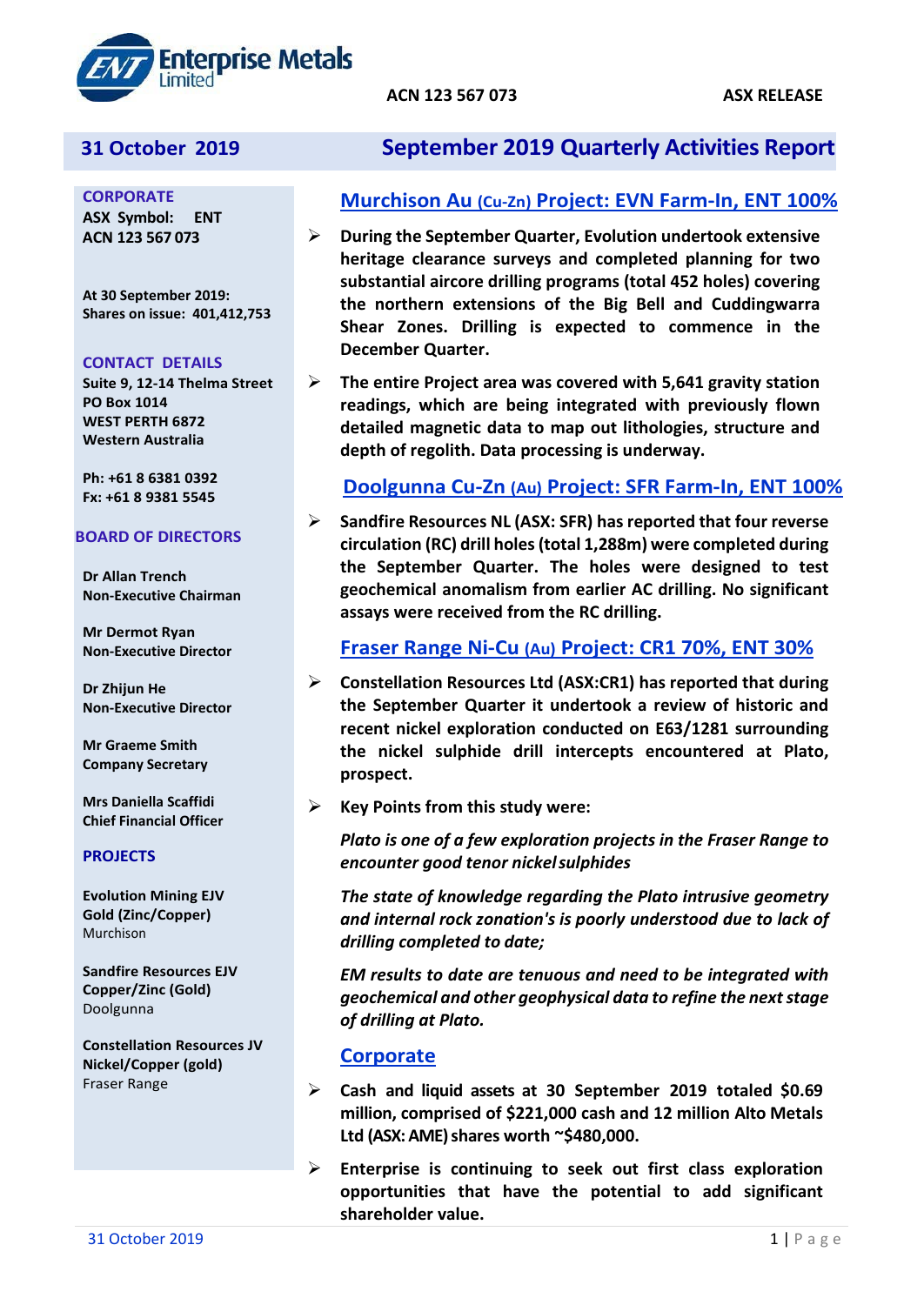#### **MURCHISON PROJECT** *(EVN have right to earn up to 80%)*

The earn-in JV agreement ("EJVA") on the Murchison Project by Evolution Mining Limited (ASX: EVN) formally commenced on the 1st June 2019. The Murchison Province of central Western Australia hosts a gold endowment in excess of 30 million ounces

During the September Quarter, Evolution undertook extensive heritage clearance surveys and completed planning for two aircore drilling programs (total 452 holes) covering the northern extensions of the Big Bell and Cuddingwarra Shear Zones. Drilling is expected to commence in the December Quarter 2019.

The entire Project area was covered with 5,641 gravity station readings. This gravity data is being integrated with the previously flown detailed airborne magnetic data in order to map out lithologies, structure and depth of regolith. Data processing is underway and results will be reported when avaiable.

Enterprise announced on 30<sup>th</sup> September 2019 that application for Exploration Licence 20/944, immediately north along strike of the former Cuddingwarra gold mine, had been granted. The tenement is located 15km north west of Cue, and 18km east north east of the Big Bell Gold Mine

Exploration Licence 20/944 is subject to the terms and conditions of the Enterprise - Evolution EAJV. The total EJVA area is now  $835 \text{km}^2$ . Refer Figure 1 below.



### **Figure 1. Location Plan, Murchison Project (EJVA) and Gold Endowment of Nearby deposits & Competitor landholdings**

On 17<sup>th</sup> September 2019, Evolution also announced that it had entered into a new earn-in agreement with Musgrave Minerals Limited (ASX: MGV) ("Musgrave") over their Cue Project, which is located approximately 15km south of Cue township, and 50km south of the Enterprise-Evolution Murchison joint venture ground. This further move into the Murchison Province by Evolution is testament to Evolution's commitment to exploration in the Murchison Province.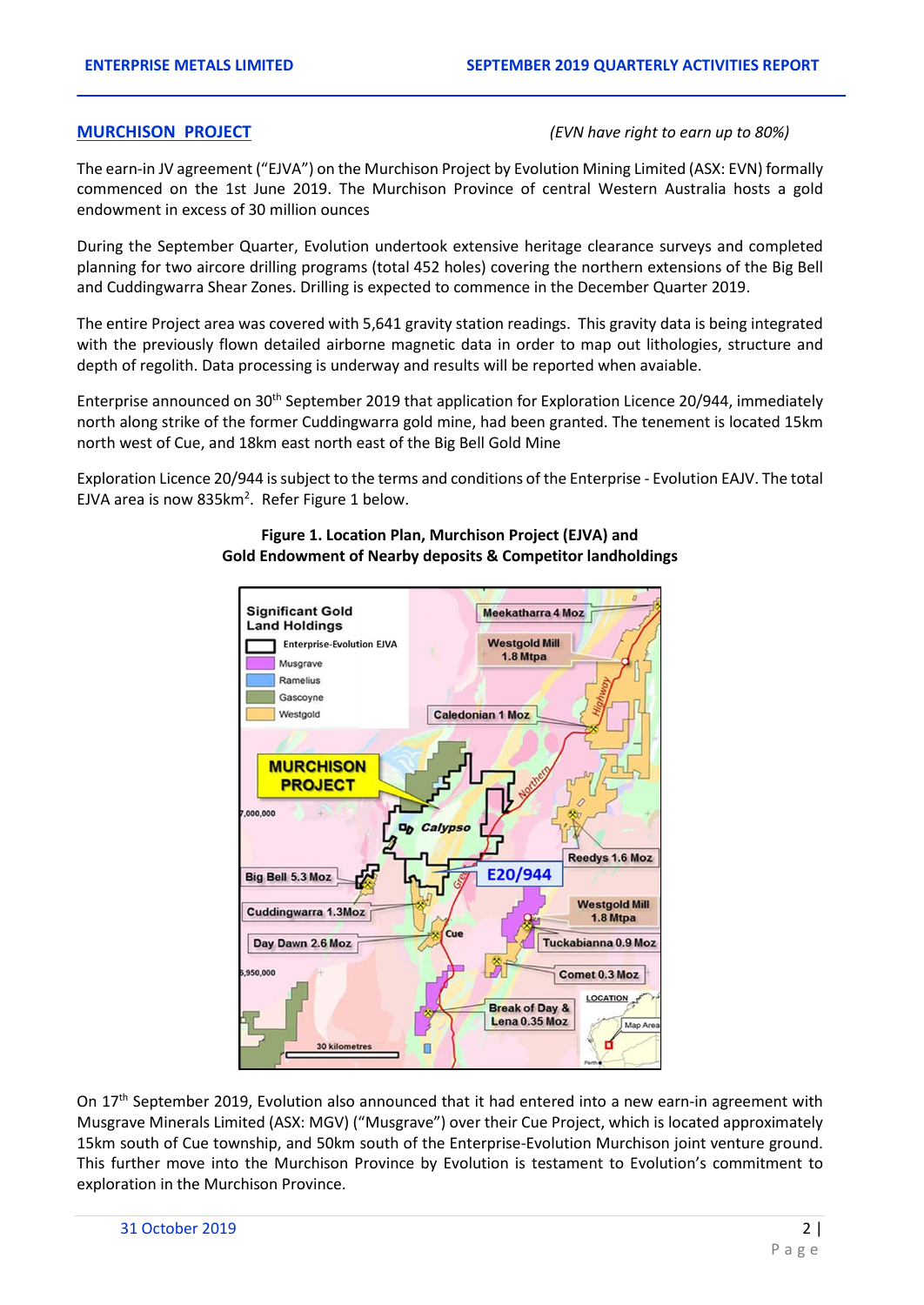#### **DOOLGUNNA PROJECT** *(SFR have right to earn up to 75%)*

Sandfire Resources NL (ASX: SFR) ("Sandfire") entered into a Farm-in Agreement with Enterprise Metals Limited in October 2016 to earn up to a 75% interest in Enterprise's Doolgunna Project by sole funding exploration on the tenements to define a JORC (2012) compliant mineral resource of 50,000 tonnes of contained copper or copper equivalent.

The Enterprise tenements cover over 60km of strike of the southern boundary of the Bryah Basin and the northern part ofthe Yerrida Basin. The southern Bryah Basin containsthe Karalundi Formationwhich hoststhe DeGrussa and Monty copper-gold deposits. Sandfire considers that the Enterprise tenements offer the potential for new copper-gold discoveries. Refer Figure 2.



#### **Figure 2. Sandfire's Greater Doolgunna Project Area with the Enterprise Farm-In Area Incorporated**.

During the Quarter, Sandfire reported to Enterprise the completion of four reverse circulation (RC) exploration drill holes (total 1,288m). These holes were designed to test geochemical anomalism identified in firs-pass AC drilling conducted in the area. No significant assays were received from RC drilling during the September Quarter.

Three of the RC drill holes (total 840m) were completed at the Ruby Well Prospect. Drilling was designed to test significant copper anomalies associated with Au and Sb. This was part of a 1.6km-long geochemical trend identified across first-pass AC and initial RC drilling. DHEM surveys of the RC holes completed this Quarter will be completed in the next reporting period.

One RC drill hole (total 448m) was completed at the Mount Leake Prospect, and was designed to test low level copper geochemical anomalism identified in a first-pass AC drill hole. EFRC0060 intersected dolerite to a depth of 379m before entering a mixed sedimentary package of siltstones, lithic wackes, conglomerates and minor breccia's. No significant mineralisation was observed. All lithologies are interpreted to be part of the DeGrussa Member of the Karalundi Formation. No further RC or diamond drilling is currently planned in the area. DHEM surveying of EFRC0060 should be completed in the next reporting period.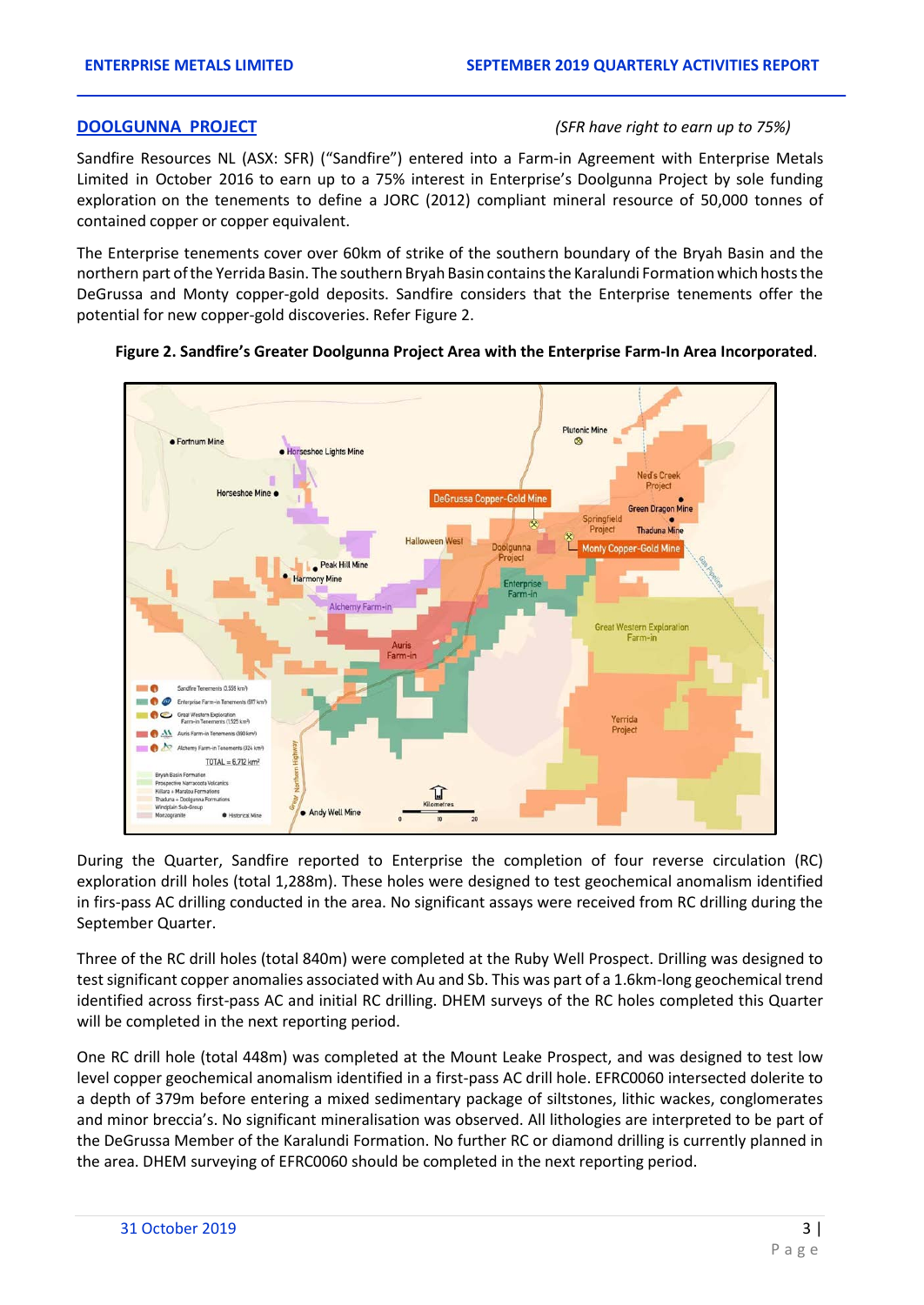**FRASER RANGE PROJECT** *(CR1 70% managing & funding, ENT 30% free carried to BFS)*

The Fraser Range Project is located within the Albany-Fraser Orogen approximately 100km east of Norseman (see Figure 3). Enterprise entered into a Sale and Joint Venture Agreement in February 2015 with Apollo Minerals Ltd (ASX: AON) over the Fraser Range tenements, whereby Apollo purchased a 70% interest in the tenements and would free carry Enterprise's 30% interest to completion of a bankable feasibility stage (BFS) on anydiscovery.

Apollo's interest in the Orpheus Joint Venture was subsequently transferred into Constellation Resources Ltd which raised \$7.0 million and listed the ASX on 30 July 2018. Constellation now manages and 100% funds exploration on the 4 joint venture tenements which cover in excess of 500km<sup>2</sup> in a prospective portion of the Fraser Range province of Western Australia.



**Figure 3. Location of Orpheus JV tenements in the Fraser Range** 

During the September 2019 Quarter, Constellation undertook a review of historic and recent Nickel exploration conducted on E63/1281 using geological and geophysical consultants with recent experience in the search formafic hosted nickel systems. The purpose of the review was to examine the historic exploration data surrounding the nickel sulphide drill intercepts encountered at Plato prospect which, while small scale, demonstrate that the potential for magmatic nickel sulphide exists at Plato.

Key Points from this study were:

- Plato is one of a few exploration projects in the Fraser Range to encounter good tenor nickel sulphides;
- The state of knowledge regarding the Plato intrusive geometry and internal rock zonation's remains poorly understood due to small amount of wide spaced drilling completed to date;
- EM results to date are tenuous and need to be integrated with geochemical and other geophysical data to refine the next stage of drilling at Plato; and
- Review the case for a detailed ground gravity survey to be conducted over the wider Plato area. The key aim of a gravity survey isto better determine the potential intrusive shape and in particular the olive bearing units (SG 3.2) against orthogneiss gabbros (SG - 2.7-2.8).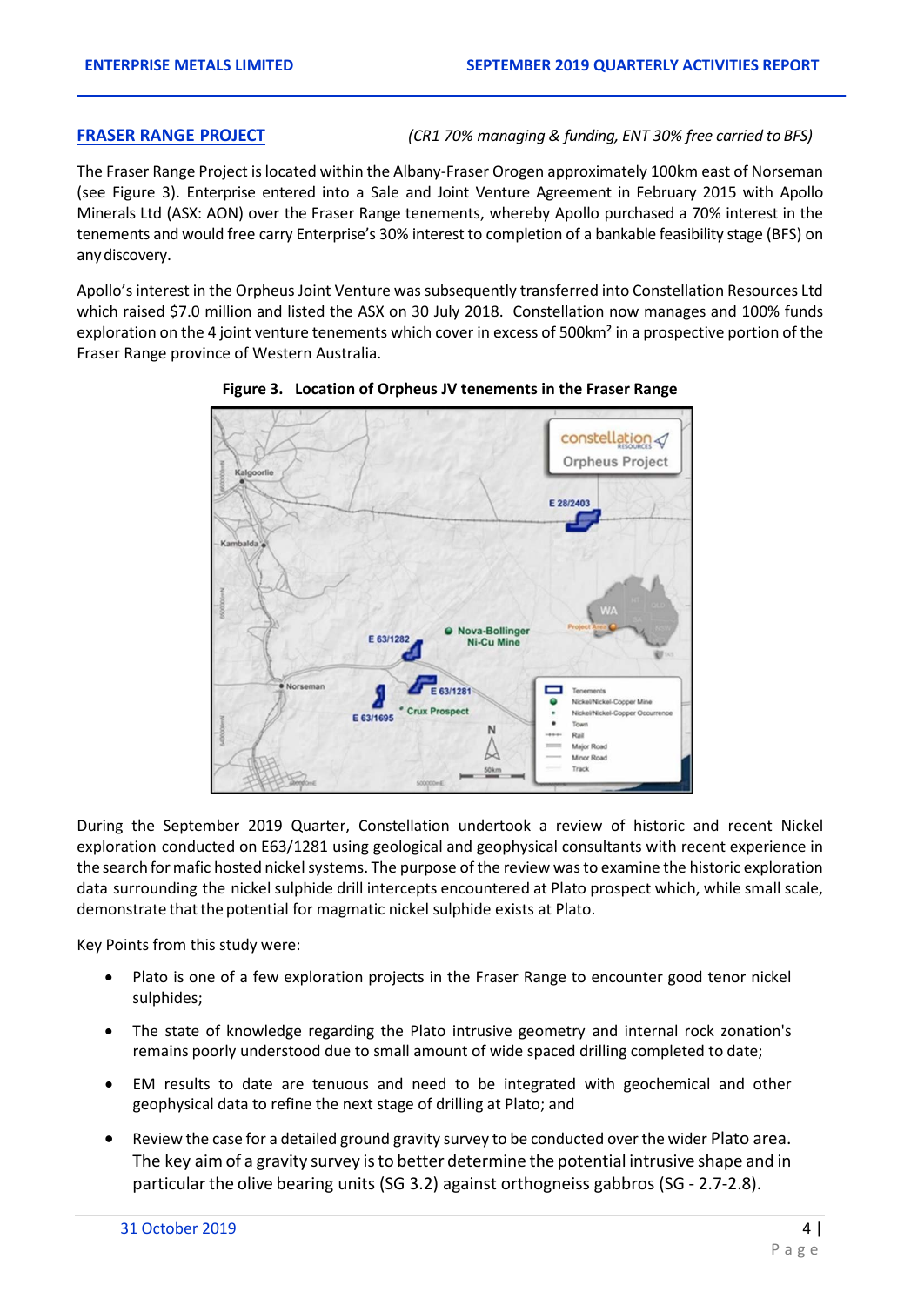Late in the September Quarter, data for a higher resolution (50 x 50m spaced) Airborne Magnetic survey for the southern half of E63/1281 (which covers the Plato prospect) was placed on Open File and therefore available for Constellation to acquire. The newly acquired data has increased resolution compared to the current (100m x 100m spaced) data which should assist in highlighting cross cutting features to the regional stratigraphy and better define magnetic lows.



#### **Figure 4. Current Prospects on E63/1281 on magnetic airborne data**

### **OTHER ACTIVITIES**

A key part of Enterprise's business strategy is to continue to seek out first class exploration opportunities that have the potential to add significantly to shareholder value.

Post the end of the September Quarter, Enterprise announced on 16 October 2019 that it has lodged four large exploration licences over deep palaeovalleys centred approximately 35km north-northeast of the wheatbelt town of Perenjori in Western Australia. Refer Figure 5.

The tenement applications have a total area of 697 km<sup>2</sup> and cover  $\sim$ 120 km of ancient (+34 million years old) drainage systems which have their headwaters in the central part of the Yilgarn Craton. Airborne geophysical surveys\* conducted by Enterprise provide evidence that deeply incised (100m - 150m depth) palaeovalleys lie buried below the broad shallow valleys and lakes NNE of Perenjori.

When the tenements are granted, Enterprise plans to explore the palaeovalleys for sub-surface *brine deposits* using a mineral systems approach, involving *source, transport & deposition*. The ultimate goal is to produce Sulphate of Potash (K<sub>2</sub>SO<sub>4</sub> or SOP) via surface evaporation (and processing) outside of lakes, within PVC lined evaporation ponds.

Unlike many other SOP projects in Western Australia, the Perenjori Project area is well serviced with a 245km railway from Perenjori to the port of Geraldton and has established infrastructure in the nearby wheatbelt towns of Morawa and Perenjori.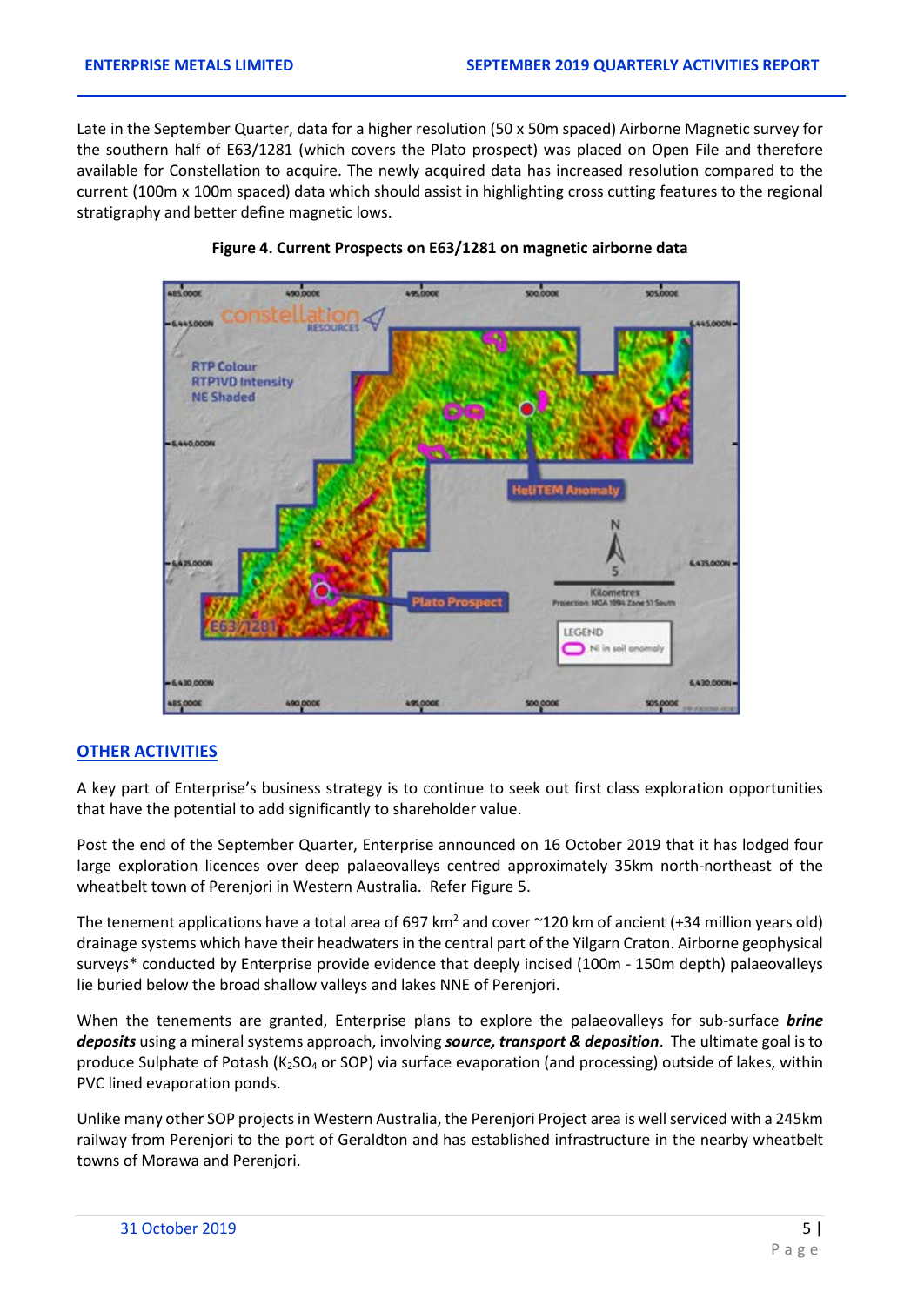



# **CORPORATE**

At 30 September 2019, the total fully paid ordinary on issue by Enterprise Metals Ltd was **401,412,753.**

Enterprise currently holds 12 million sharesin**Alto Metals Limited** (ASX: AME, or "Alto"). Alto'smain assetis the Sandstone Gold Project, which covers ~ 85% of the Sandstone Greenstone Belt in Western Australia. This greenstone belt has produced over 1.3million ouncesof gold.

At 30 September 2019, Enterprise's 12million Alto shares had a fair market value of \$0.480 million.

### **CASH POSITION AT 30 SEPTEMBER 2019**

| Cash:                                                        | \$211,000       |
|--------------------------------------------------------------|-----------------|
| <b>ASX listed AME Shares:</b>                                | \$480,000       |
| Total Cash and liquid securities at end of the June Quarter: | \$0.691 million |

**Further information, contact:**

Dermot Ryan - Director +61 8 9381 2808 Email: [admin@enterprisemetals.com.a](mailto:admin@enterprisemetals.com.)u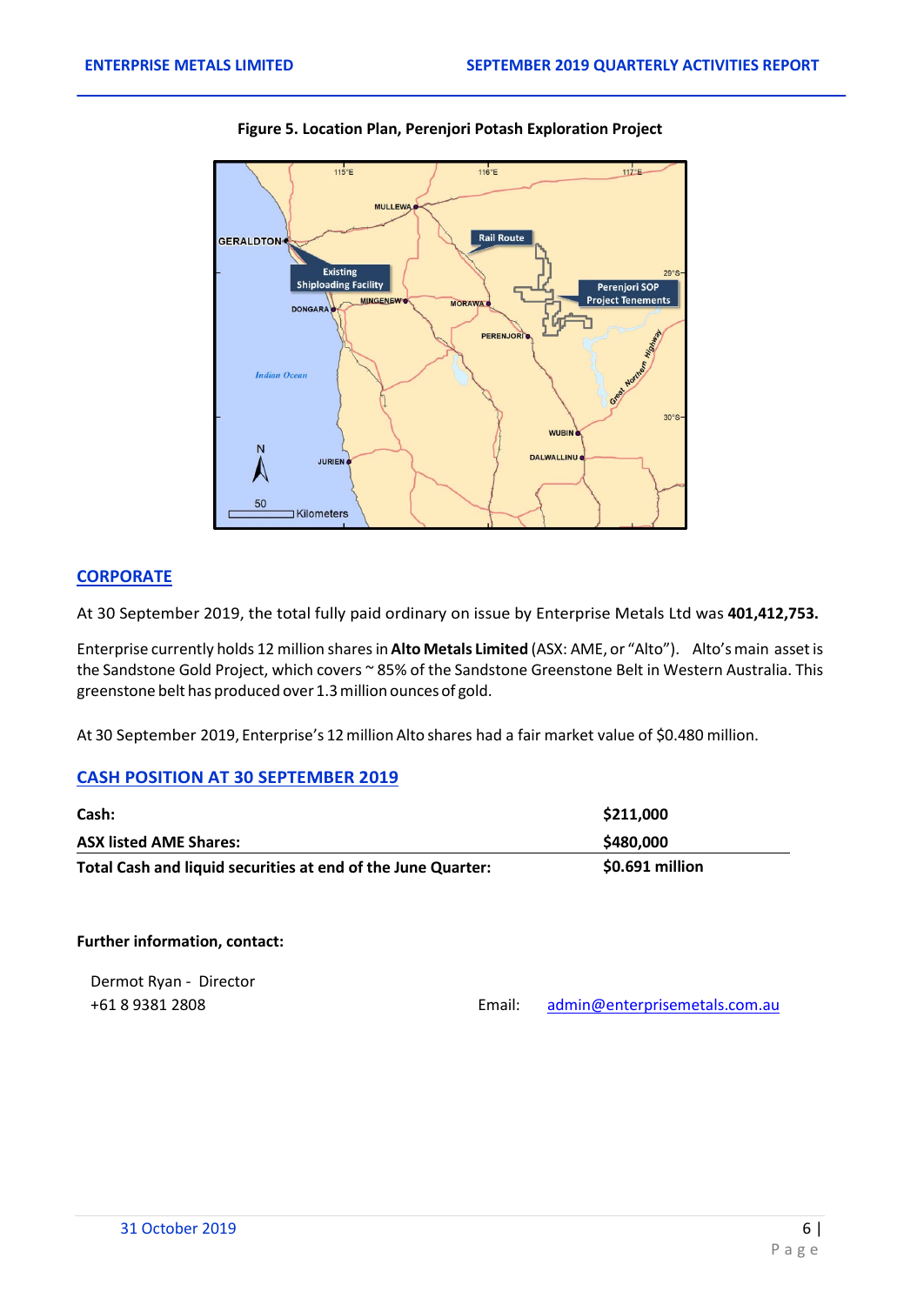#### *Competent Person Statement*

*The information in this report that relates to Exploration Results is based on information compiled by Mr*  Dermot Ryan, who is an employee of Xserv Pty Ltd and a Director and security holder of the Company. Mr Ryan *is a Fellow of the Australasian Institute of Mining and Metallurgy and a Member of the Australian Institute of Geoscientists and has sufficient experience of relevance to the styles of mineralisation and the types of deposits under consideration, and to the activities undertaken, to qualify as a Competent Person as defined in the 2012 Edition of the Joint Ore Reserves Committee (JORC) Australasian Code for Reporting of Exploration Results, Mineral Resources and Ore Reserves. Mr Ryan consents to the inclusion in this report of the matters based on information in the form and context in which it appears.*

*The Exploration Results referred to in this Report were compiled by Mr Ryan from Sandfire Resources NL's and Constellation Resources Ltd's September 2019 Quarterly Reports. EnterpriseMetals Ltd understandsthatthis information has not been materially changed since it was last reported.*

#### *Forward Looking Statements*

*Statements regarding plans with respect to Enterprise's joint ventured projects are forward-looking statements. There can be no assurance thatthe Company's plansfor exploration and development ofits projects by its joint venture partners will proceed as currently expected. These forward- looking statements are based on the Company's expectations and beliefs concerning future events. Forward looking statements are necessarily subject to risks, uncertainties and other factors, many of which are outside the control of the Company, which could cause actual results to differ materially from such statements. The Company makes no undertaking to subsequently update or revise the forward-looking statements made in this announcement, to reflect the circumstances or events after the date of thatannouncement*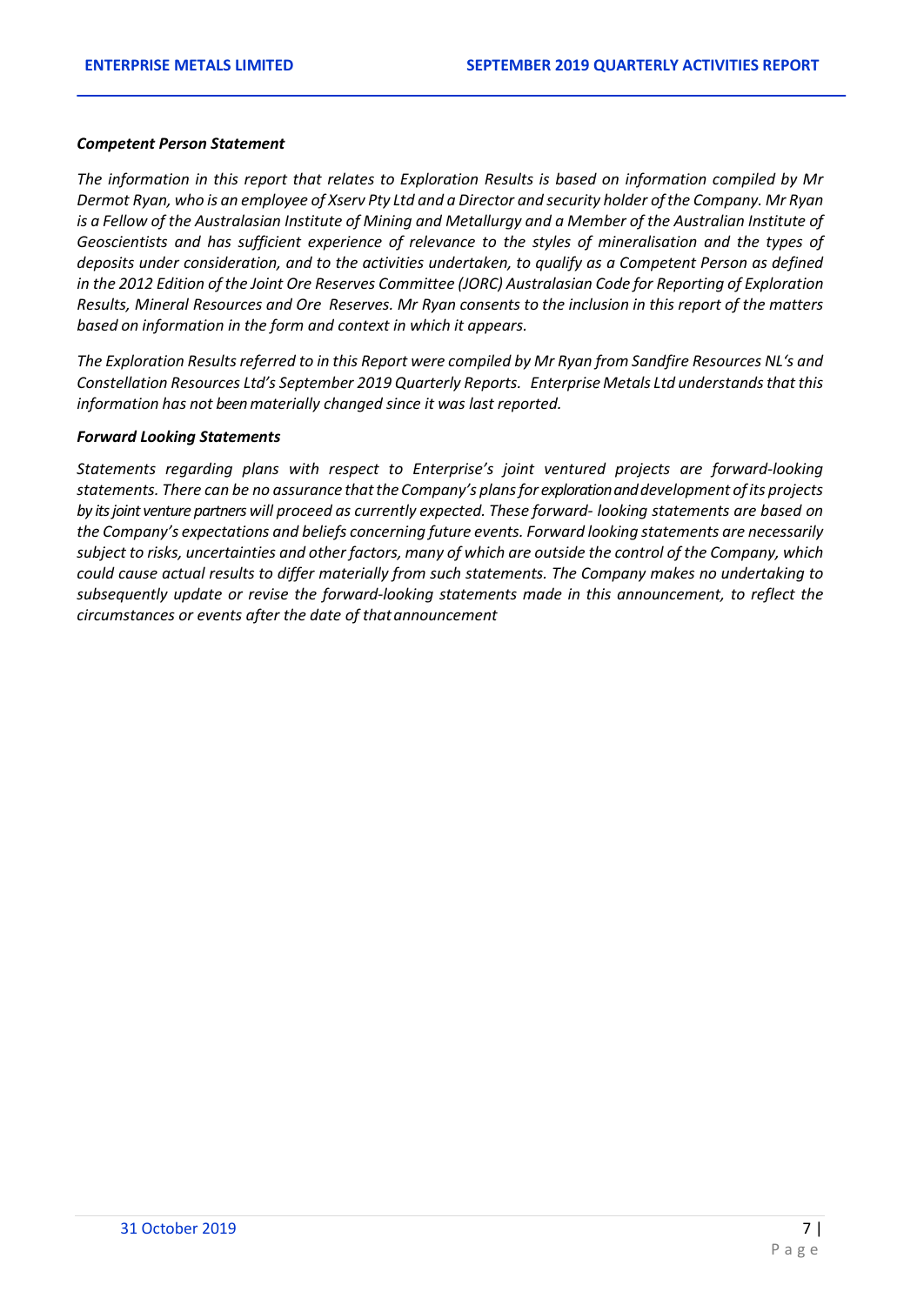# **Tenement Information as Required by Listing Rule 5.3.3 Enterprise Metals Ltd & Its 100% Owned Subsidiaries, on a Consolidated Basis at 30 September 2019**

| <b>Project</b> | Lease    | <b>ENT Interest</b> | <b>State</b> | <b>Status</b> |
|----------------|----------|---------------------|--------------|---------------|
| Doolgunna      | E51/1168 | 100%*               | <b>WA</b>    | Granted       |
| Doolgunna      | E51/1301 | 100%*               | <b>WA</b>    | Granted       |
| Doolgunna      | E51/1303 | 100%*               | <b>WA</b>    | Granted       |
| Doolgunna      | E51/1304 | 100%*               | <b>WA</b>    | Granted       |
| Doolgunna      | E51/1539 | 100%*               | <b>WA</b>    | Granted       |
| Doolgunna      | E52/2049 | 100%*               | <b>WA</b>    | Granted       |
| Doolgunna      | E51/1683 | 100%*               | <b>WA</b>    | Granted       |
| Doolgunna      | E52/3347 | 100%*               | WA           | Granted       |

#### **APPENDIX 1: ENT 100% Interest (Doolgunna Farm-In Joint Venture Tenements)\***

**\*** *ENT or a wholly owned subsidiary in the Registered Holder of 100% interest, with Sandfire Resources NL (SFR) managing and funding to earn a 75% interest in the Doolgunna Project tenements subject to discovery of a resource of 50,000t contained copper or equivalent.*

#### **APPENDIX 2: ENT 100% Interest (Murchison Earn-In Joint Venture) Tenements**

| Project   | Lease    | <b>ENT Interest</b> | <b>State</b> | <b>Status</b> |
|-----------|----------|---------------------|--------------|---------------|
| Murchison | E20/911  | 100%**              | <b>WA</b>    | Granted       |
| Murchison | E20/912  | 100%**              | <b>WA</b>    | Granted       |
| Murchison | E20/913  | 100%**              | <b>WA</b>    | Granted       |
| Murchison | E20/914  | $100\%$ **          | <b>WA</b>    | Granted       |
| Murchison | E20/915  | 100%**              | <b>WA</b>    | Granted       |
| Murchison | E20/916  | $100\%$ **          | <b>WA</b>    | Granted       |
| Murchison | E20/918  | 100%**              | <b>WA</b>    | Granted       |
| Murchison | P20/2302 | $100\%$ **          | <b>WA</b>    | Granted       |
| Murchison | P20/2303 | 100%**              | <b>WA</b>    | Granted       |
| Murchison | E20/944  | $100\%***$          | <b>WA</b>    | Granted       |

*\*\*ENT or wholly owned subsidiary is the registered holder of 100% interest, with Evolution Mining Ltd (EVN) managing and funding to earn an 80% interest in the Murchison Project by spending \$6M over 4 years. \*\*\*ENT is the Beneficial Holder of E20/944 and is awaiting Transfer of this tenement into ENT's name. All Murchison Project tenements are subject to the Murchison Earn-In Joint Venture with EVN.*

#### **APPENDIX 3: ENT 70% Interest (Orpheus -Fraser Range Joint Venture) Tenements\*\*\*\***

| <b>Project</b> | Lease    | <b>ENT Interest</b> | <b>CR1</b> Interest | <b>State</b> | <b>Status</b> |
|----------------|----------|---------------------|---------------------|--------------|---------------|
| Fraser Range   | E63/1281 | $30%****$           | 70%                 | WA           | Granted       |
| Fraser Range   | E63/1282 | $30%***$            | 70%                 | <b>WA</b>    | Granted       |
| Fraser Range   | E63/1695 | $30%***$            | 70%                 | <b>WA</b>    | Application   |
| Fraser Range   | E28/2403 | $30%****$           | 70%                 | <b>WA</b>    | Granted       |

*\*\*\*\*ENT is the Registered Holder of 30% interest, with Constellation Resources (CR1) managing and solely funding to completion of any Bankable Feasibility Study.*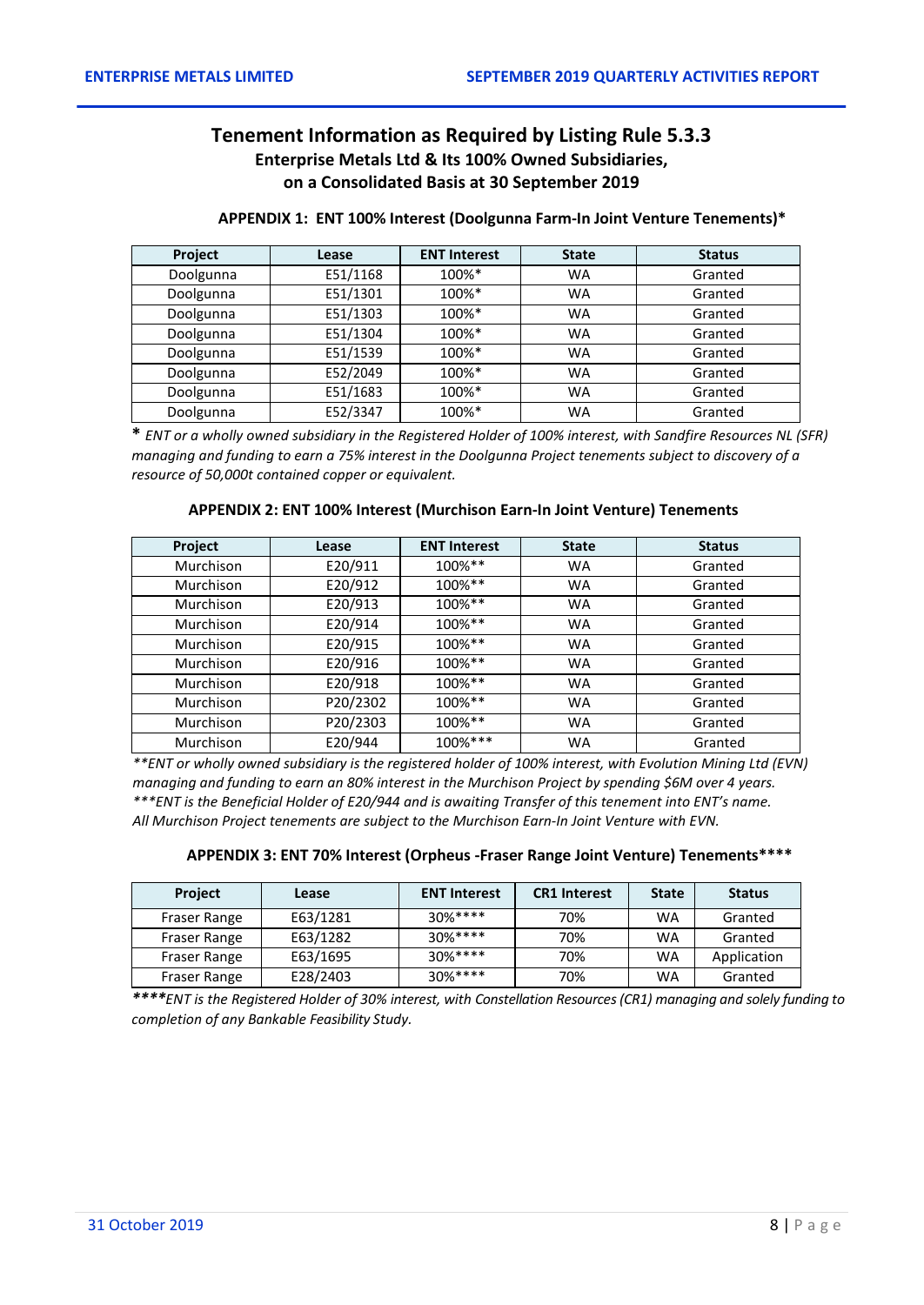*+Rule 5.5*

# **Appendix 5B**

# **Mining exploration entity and oil and gas exploration entity quarterly report**

Introduced 01/07/96 Origin Appendix 8 Amended 01/07/97, 01/07/98, 30/09/01, 01/06/10, 17/12/10, 01/05/13, 01/09/16

#### **Name of entity**

Enterprise Metals Limited

**ABN Quarter ended ("current quarter")**

43 123 567 073 30 Sept 2019

|     | <b>Consolidated statement of cash flows</b>       | <b>Current quarter</b><br>\$A'000 | Year to date<br>(3 months)<br>\$A'000 |
|-----|---------------------------------------------------|-----------------------------------|---------------------------------------|
| 1.  | Cash flows from operating activities              |                                   |                                       |
| 1.1 | Receipts from customers                           |                                   |                                       |
| 1.2 | Payments for                                      |                                   |                                       |
|     | exploration & evaluation<br>(a)                   | (26)                              | (26)                                  |
|     | development<br>(b)                                |                                   |                                       |
|     | production<br>(c)                                 |                                   |                                       |
|     | staff costs<br>(d)                                | (33)                              | (33)                                  |
|     | (e) administration and corporate costs            | (61)                              | (61)                                  |
| 1.3 | Dividends received (see note 3)                   |                                   |                                       |
| 1.4 | Interest received                                 | 1                                 |                                       |
| 1.5 | Interest and other costs of finance paid          |                                   |                                       |
| 1.6 | Income taxes paid                                 |                                   |                                       |
| 1.7 | Research and development refunds                  |                                   |                                       |
| 1.8 | Other (provide details if material)               |                                   |                                       |
| 1.9 | Net cash from / (used in) operating<br>activities | (119)                             | (119)                                 |

|     | Cash flows from investing activities |  |
|-----|--------------------------------------|--|
| 2.1 | Payments to acquire:                 |  |
|     | (a) property, plant and equipment    |  |
|     | tenements (see item 10)<br>(b)       |  |
|     | investments<br>(C)                   |  |
|     | other non-current assets<br>(d)      |  |

+ See chapter 19 for defined terms

*1 September 2016* Page 1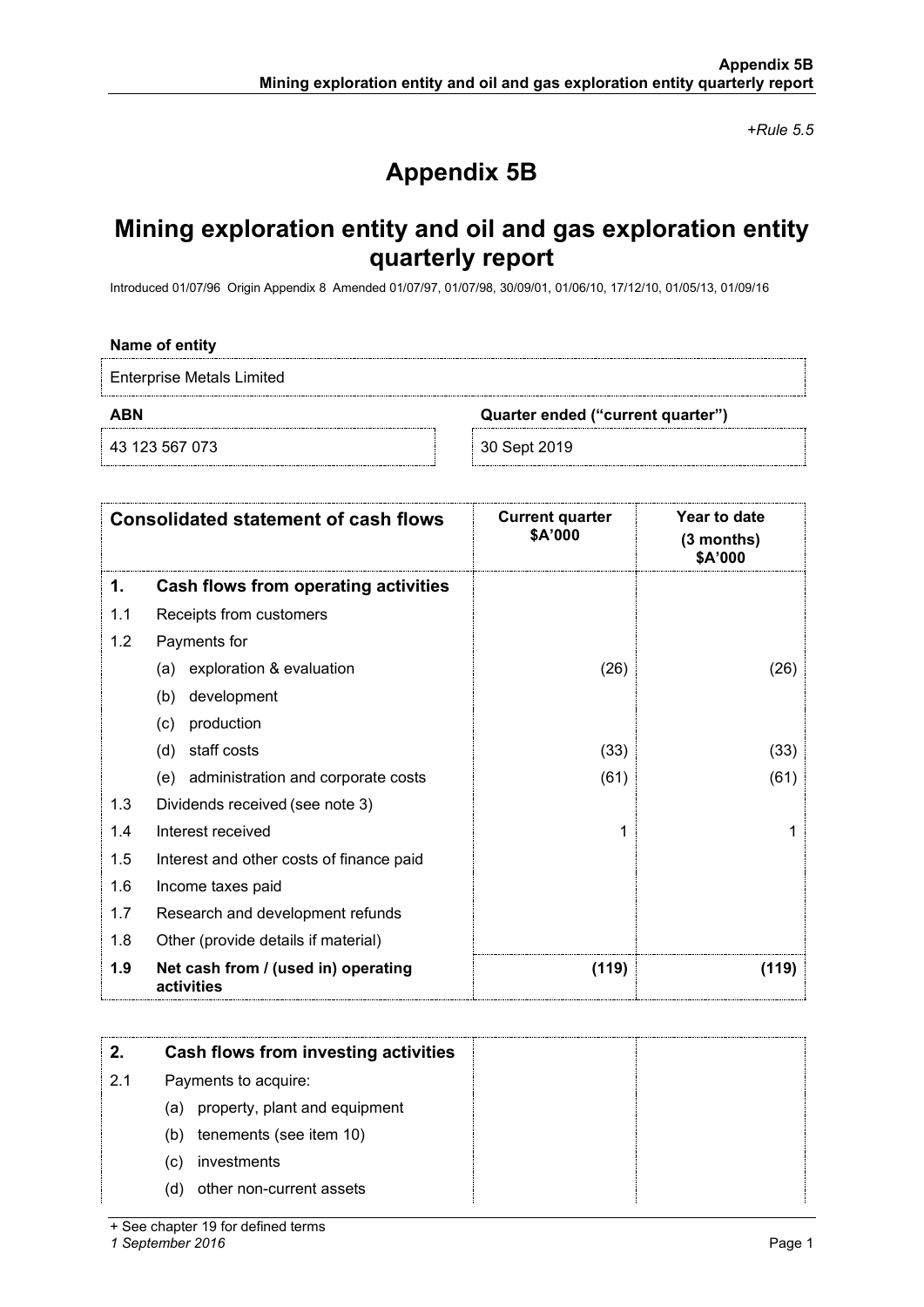### **Appendix 5B Mining exploration entity and oil and gas exploration entity quarterly report**

|     | <b>Consolidated statement of cash flows</b>       | <b>Current quarter</b><br><b>\$A'000</b> | Year to date<br>$(3$ months)<br>\$A'000 |
|-----|---------------------------------------------------|------------------------------------------|-----------------------------------------|
| 2.2 | Proceeds from the disposal of:                    |                                          |                                         |
|     | (a) property, plant and equipment                 |                                          |                                         |
|     | tenements (see item 10)<br>(b)                    |                                          |                                         |
|     | investments<br>(c)                                |                                          |                                         |
|     | other non-current assets<br>(d)                   |                                          |                                         |
| 2.3 | Cash flows from loans to other entities           |                                          |                                         |
| 2.4 | Dividends received (see note 3)                   |                                          |                                         |
| 2.5 | Other (funds received from JV partner)            |                                          |                                         |
| 2.6 | Net cash from / (used in) investing<br>activities |                                          |                                         |

| 3.   | Cash flows from financing activities                                           |  |
|------|--------------------------------------------------------------------------------|--|
| 3.1  | Proceeds from issues of shares                                                 |  |
| 3.2  | Proceeds from issue of convertible notes                                       |  |
| 3.3  | Proceeds from exercise of share options                                        |  |
| 3.4  | Transaction costs related to issues of<br>shares, convertible notes or options |  |
| 3.5  | Proceeds from borrowings                                                       |  |
| 3.6  | Repayment of borrowings                                                        |  |
| 3.7  | Transaction costs related to loans and<br>borrowings                           |  |
| 3.8  | Dividends paid                                                                 |  |
| 3.9  | Other (provide details if material)                                            |  |
| 3.10 | Net cash from / (used in) financing<br>activities                              |  |

| 4.  | Net increase / (decrease) in cash and<br>cash equivalents for the period |       |       |
|-----|--------------------------------------------------------------------------|-------|-------|
| 4.1 | Cash and cash equivalents at beginning of<br>period                      | 330   | 330   |
| 4.2 | Net cash from / (used in) operating<br>activities (item 1.9 above)       | (119) | (119) |
| 4.3 | Net cash from / (used in) investing activities<br>item 2.6 above)        |       |       |
| 4.4 | Net cash from / (used in) financing activities<br>item 3.10 above)       |       |       |
| 4.5 | Effect of movement in exchange rates on<br>cash held                     |       |       |
| 4.6 | Cash and cash equivalents at end of<br>period                            | 211   | 211   |

+ See chapter 19 for defined terms

*1 September 2016* Page 2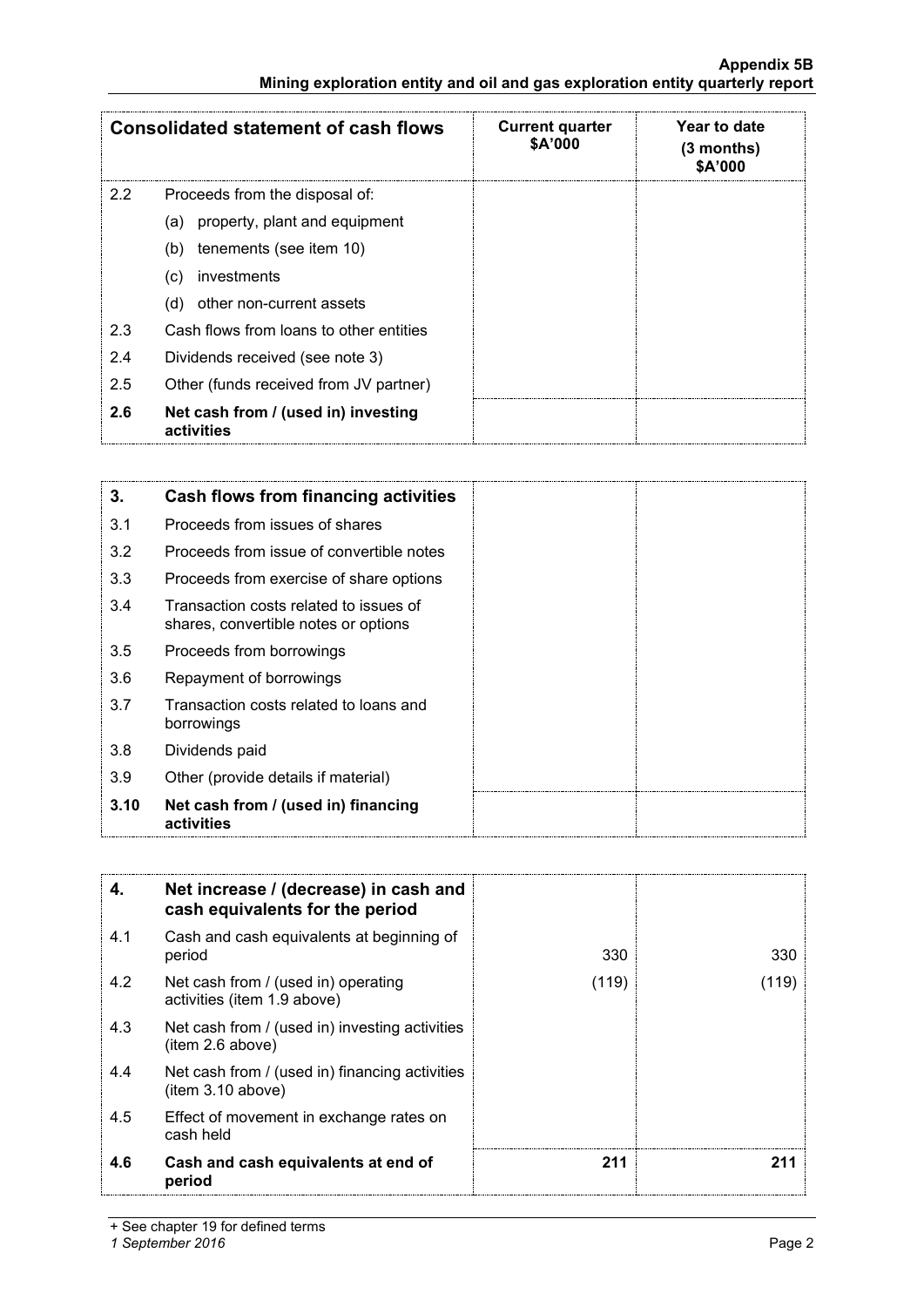**Mining exploration entity and oil and gas exploration entity quarterly report**

| 5.  | Reconciliation of cash and cash<br>equivalents<br>at the end of the quarter (as shown in the<br>consolidated statement of cash flows) to the<br>related items in the accounts | <b>Current quarter</b><br>\$A'000 | <b>Previous quarter</b><br>\$A'000 |
|-----|-------------------------------------------------------------------------------------------------------------------------------------------------------------------------------|-----------------------------------|------------------------------------|
| 5.1 | Bank balances                                                                                                                                                                 | 211                               | 330                                |
| 5.2 | Call deposits                                                                                                                                                                 |                                   |                                    |
| 5.3 | <b>Bank overdrafts</b>                                                                                                                                                        |                                   |                                    |
| 5.4 | Other (provide details)                                                                                                                                                       |                                   |                                    |
| 5.5 | Cash and cash equivalents at end of<br>quarter (should equal item 4.6 above)                                                                                                  | 211                               | 330                                |
|     | Shares held in ASX Listed Companies                                                                                                                                           | 480                               | 396                                |
|     | Total cash and liquid securities at the<br>end of the quarter                                                                                                                 | 691                               | 726                                |

## **6.** Payments to directors of the entity and their associates Current quarter

- 6.1 Aggregate amount of payments to these parties included in item 1.2 40
- 6.2 Aggregate amount of cash flow from loans to these parties included in item 2.3
- 6.3 Include below any explanation necessary to understand the transactions included in items 6.1 and 6.2

Directors fees and consulting fees.

### **7. Payments to related entities of the entity and their associates**

- 7.1 Aggregate amount of payments to these parties included in item 1.2
- 7.2 Aggregate amount of cash flow from loans to these parties included in item 2.3
- 7.3 Include below any explanation necessary to understand the transactions included in items 7.1 and 7.2

Shared office costs (rent, occupancy and admin costs).

|  | + See chapter 19 for defined terms               |  |  |
|--|--------------------------------------------------|--|--|
|  | $\sim$ $\sim$ $\sim$ $\sim$ $\sim$ $\sim$ $\sim$ |  |  |

#### *1 September 2016* Page 3

| <b>Current quarter</b><br>\$A'000 |    |
|-----------------------------------|----|
|                                   | 20 |
|                                   |    |

**\$A'000**

**Appendix 5B**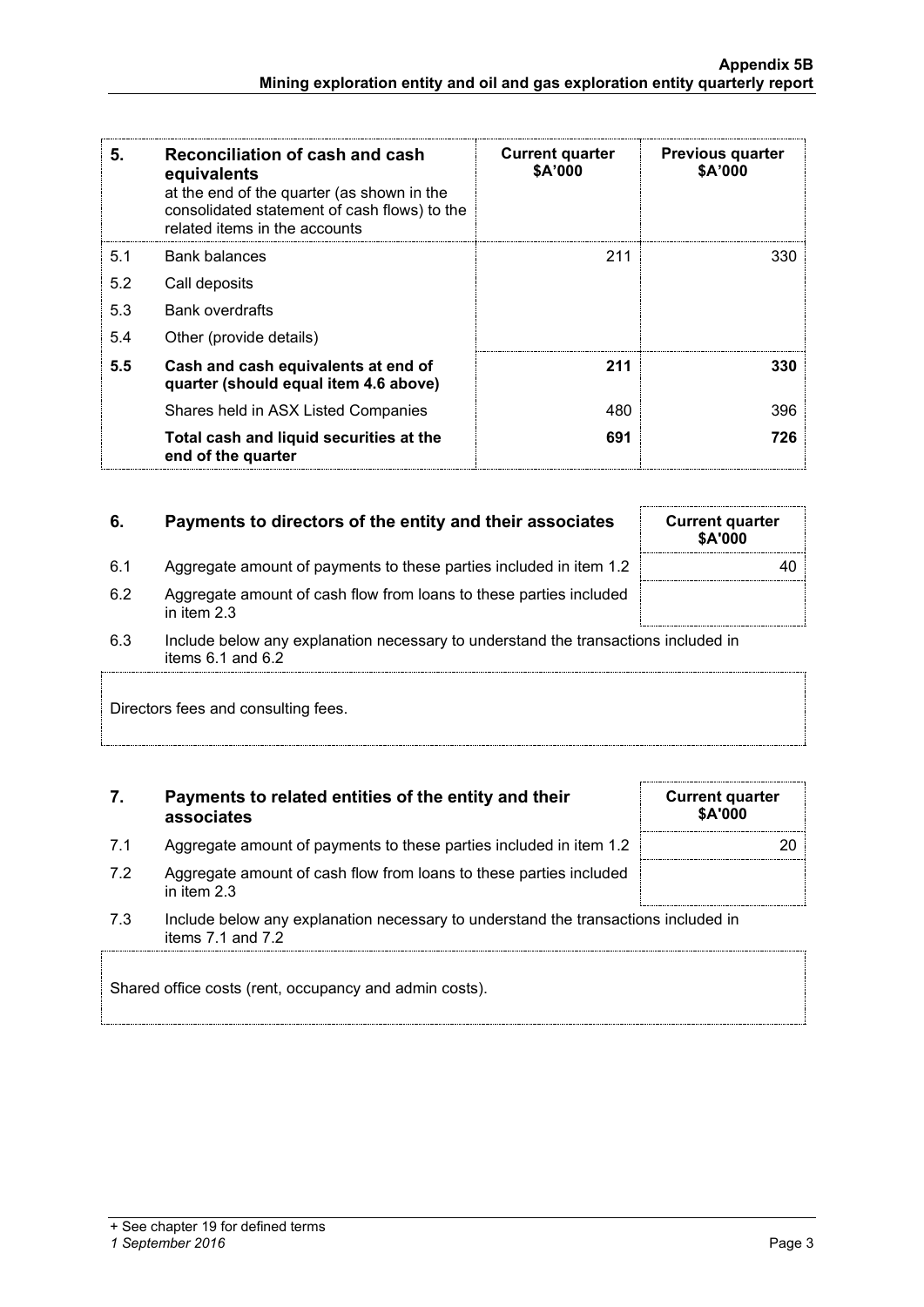| 8. | <b>Financing facilities available</b> |
|----|---------------------------------------|
|    | Add notes as necessary for an         |
|    | understanding of the position         |

- 8.1 Loan facilities
- 8.2 Credit standby arrangements
- 8.3 Other (please specify)

| <b>Total facility amount</b><br>at quarter end<br>\$A'000 | Amount drawn at<br>quarter end<br>\$A'000 |
|-----------------------------------------------------------|-------------------------------------------|
|                                                           |                                           |
|                                                           |                                           |
|                                                           |                                           |

8.4 Include below a description of each facility above, including the lender, interest rate and whether it is secured or unsecured. If any additional facilities have been entered into or are proposed to be entered into after quarter end, include details of those facilities as well.

| 9   | <b>Estimated cash outflows for next quarter</b> | \$A'000 |
|-----|-------------------------------------------------|---------|
| 9.1 | Exploration and evaluation                      |         |
| 9.2 | Development                                     |         |
| 9.3 | Production                                      |         |
| 9.4 | Staff costs                                     | 15      |
| 9.5 | Administration and corporate costs              |         |
| 9.6 | Other (provide details if material)             |         |
| 9.7 | Total estimated cash outflows                   |         |

| 10.  | <b>Changes in</b><br>tenements<br>(items $2.1(b)$ and<br>$2.2(b)$ above)                          | <b>Tenement</b><br>reference<br>and<br><b>location</b> | <b>Nature of interest</b> | Interest at<br>beginning<br>of quarter | <b>Interest</b><br>at end of<br>quarter |
|------|---------------------------------------------------------------------------------------------------|--------------------------------------------------------|---------------------------|----------------------------------------|-----------------------------------------|
| 10.1 | Interests in mining<br>tenements and<br>petroleum tenements<br>lapsed, relinquished<br>or reduced |                                                        |                           |                                        |                                         |
| 10.2 | Interests in mining<br>tenements and<br>petroleum tenements<br>acquired or increased              | E20/944<br>Murchison                                   | <b>Tenement Granted</b>   | $0\%$                                  | 100%                                    |